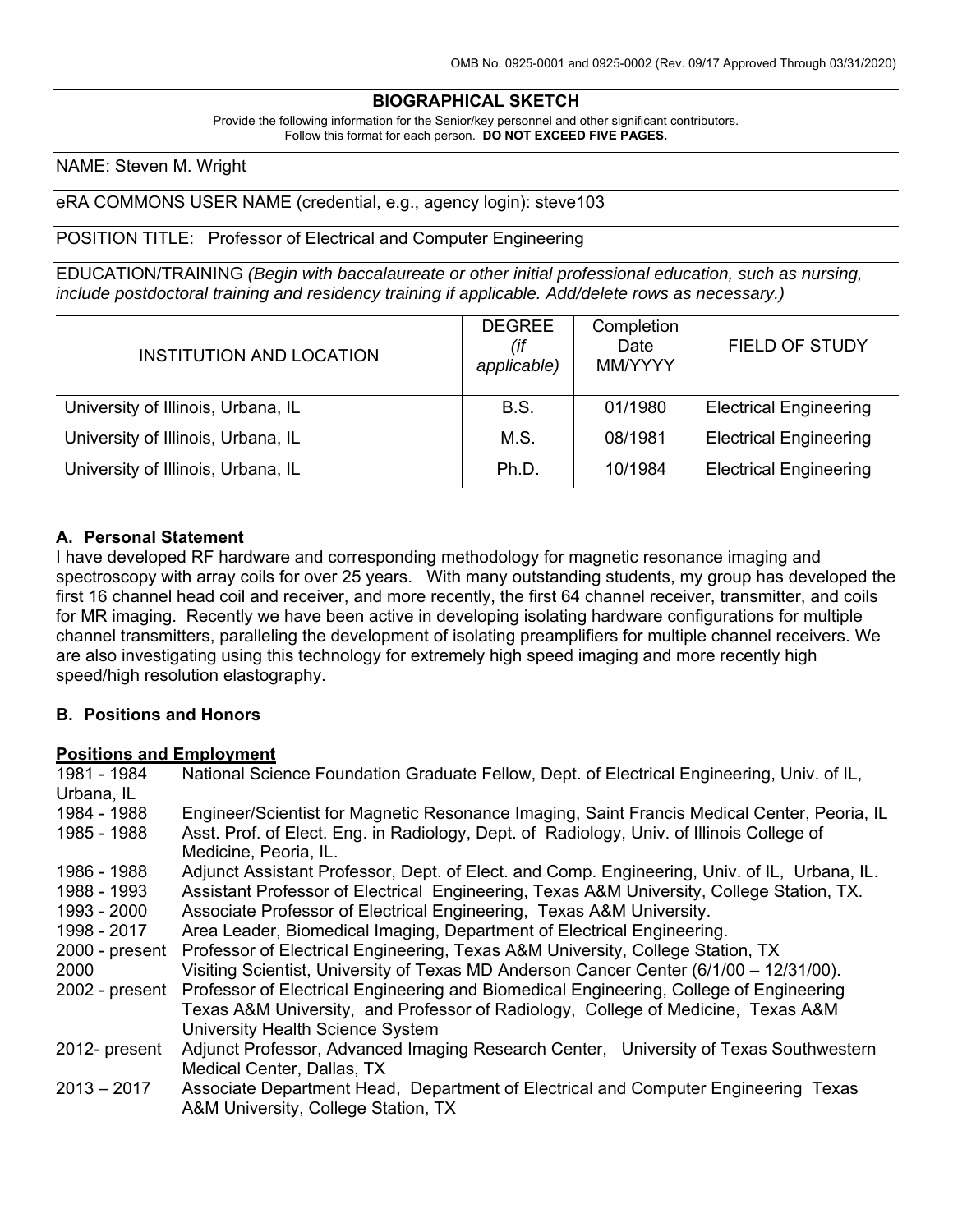## **Selected Experience and Professional Memberships (recent)**

| 2001 - present | Editorial Board, Magnetic Resonance Engineering                                            |
|----------------|--------------------------------------------------------------------------------------------|
| 2000 - 2001    | Chair, Study Group on MR Engineering, Intl. Society of Magnetic Resonance in Medicine.     |
| 2003 - 2006    | Member, Scientific Program Committee, Intl. Society of Magnetic Resonance in Medicine.     |
| 2008-2010      | Member, Governance Committee, Intl. Society of Magnetic Resonance in Medicine.             |
| 2010-present   | Vice Chair, Safety Committee, Intl. Society of Magnetic Resonance in Medicine              |
| 2009-2011      | General Chair, IEEE International Symposium on Biomedical Imaging (ISBI) 2011, Chicago.    |
| 2009-2013      | Associate Editor, IEEE Transactions on Engineering in Medicine and Biology.                |
| 2009-2013      | Deputy Editor, Magnetic Resonance in Medicine                                              |
| 2010-2013      | Member Board of Trustees, Intl. Society of Magnetic Resonance in Medicine.                 |
| 2012-2013      | Chair, Safety Committee, Intl. Society of Magnetic Resonance in Medicine                   |
| 2013-present   | Member, Editorial Board, IEEE Transactions on Biomedical Engineering                       |
| 2014-2016      | Member, External Advisory Board, MIT/Berkeley/Case Western NIH R24 Planning Grant:         |
|                | Human Magnetic Particle Imaging                                                            |
| 2016-present   | VP for Member and Student Activities, IEEE Engineering in Med. and Biology Society         |
| <b>Honors</b>  |                                                                                            |
| 1981 - 1984    | National Science Foundation Graduate Fellowship.                                           |
| 1986           | Radiological Society of North America Scientific Exhibit Citation "An Imaging Sequence for |
|                | Multi-Plane Scout Scans."                                                                  |
| 1993           | Lockheed Fort Worth Company Award for Excellence in Engineering Education.                 |
| 1999           | James Stone Faculty Fellow, Texas A&M University College of Engineering Award.             |
| 1999           | TEES Fellow Award, Texas A&M University College of Engineering Award.                      |
| 2004 - 2005    | TEES College of Engineering Faculty Fellow, Texas A&M University.                          |
| 2002 - 2007    | University Faculty Fellow, Texas A&M University.                                           |
| 2005 - 2006    | TEES College of Engineering Faculty Fellow, Texas A&M University.                          |
|                | 2006 – present Royce E. Wisenbaker II Professor, Texas A&M University.                     |
|                | 2007 – present Fellow, American Institute of Medical and Biological Engineering (AIMBE)    |
|                | 2009 – present Fellow, International Society of Magnetic Resonance in Medicine (ISMRM)     |
|                | 2010 – present Fellow, The Institute of Electrical and Electronics Engineers (IEEE)        |
|                | 2019 – present Fellow, International Academy of Medical and Biological Engineering (IAMBE) |

## **C. Contributions to Science**

1. My early work in MRI focused on the use of receive coils and receive coil arrays. At this time in the development of MRI, scanners came with only a single receive channel. We explored methodology for adding multiple channel receive capabilities to scanners through time-multiplexed receivers. We developed the first sixteen channel head coil using time multiplexing, and demonstrated up to eight channel coils for x-nuclei spectroscopy, also using time-multiplexing. Though collaborations, we showed what may be the first eight channel accelerated images, obtained in our laboratory also using time-multiplexing. As additional aspect of our work at this time was optimizing the matching and tuning networks used in coil arrays. This included both auto-tuning and element selection of RF coil arrays to control the impedance matching and FOV and the design of matching networks for isolating preamplifiers.

- a) S.M. Wright, R.L. Magin and J.R. Kelton, "Arrays of Mutually Coupled Receiver Coils: Theory and Application," Magnetic Resonance in Medicine, Vol. 17, No. 1, pp. 252-268, Jan. 1991.
- b) A. Reykowski, S.M. Wright, and J.R. Porter, "Design of Matching Networks for Low Noise Preamplifiers," Magnetic Resonance in Medicine, Vol. 33, pp. 848-852, June, 1995.
- c) J.R. Porter, S.M. Wright and A. Reykowski, "A Sixteen-Element Phased Array Head Coil," Magnetic Resonance in Medicine, Vol. 40, No. 2, pp. 272-279, August, 1998.
- d) J.A. Bankson, M.A. Griswold, S.M. Wright, and D.K. Sodickson, "SMASH Imaging with an Eight Element Multiplexed RF Coil Array," Magnetic Reson. Materials in Med., Phys. And Biology, (MAGMA), Vol. 10, No. 2, pp. 93-104, June, 2000.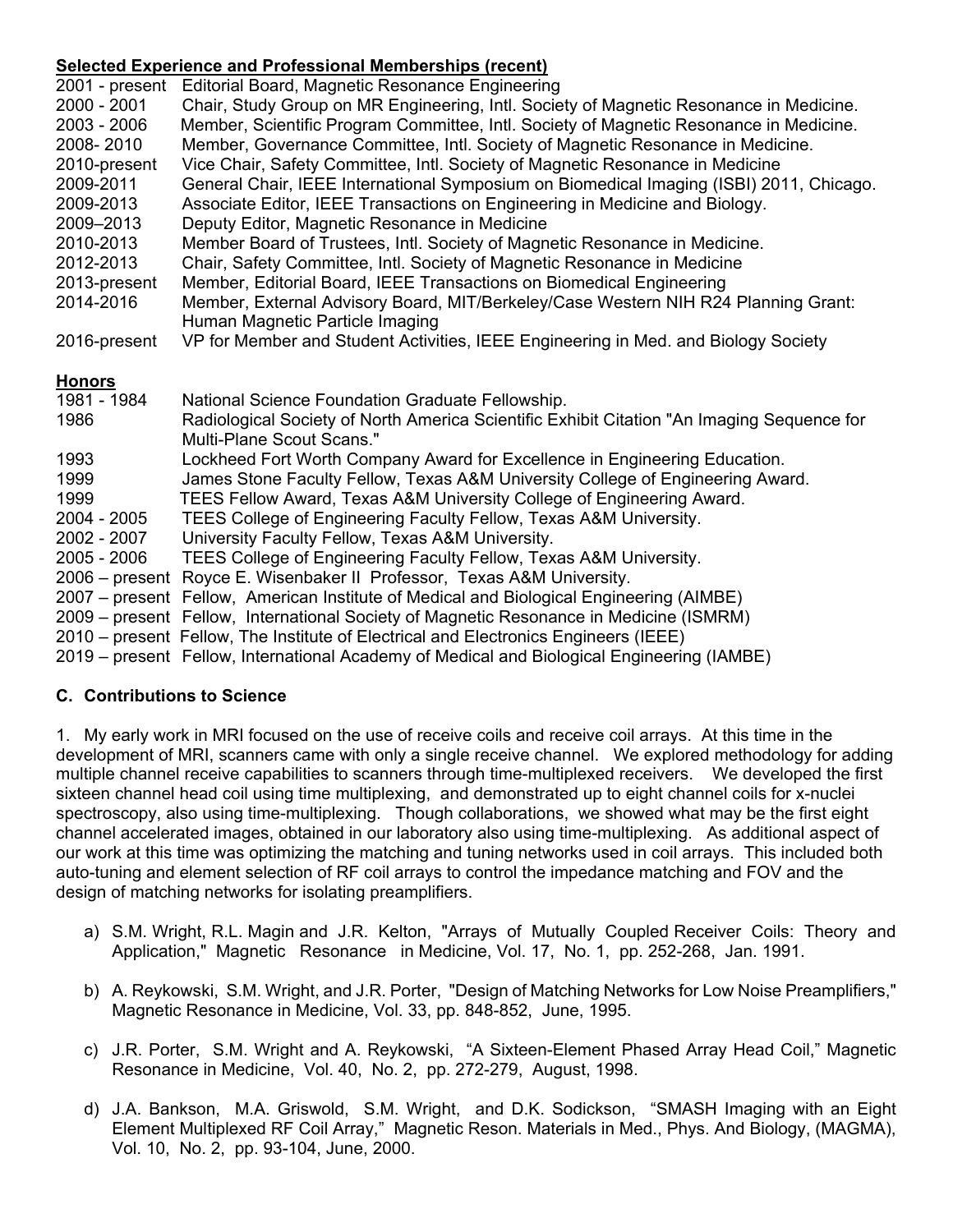2. Extending this work in array coils, my students and I demonstrated the first 64 channel RF coil, and demonstrated that meaningful images could be obtained in a single echo by using very large array coils. This work showed the feasibility of image encoding with radiofrequency coils. We explored the impact of the phase imparted by the RF coils and found a way to compensate for the depth dependence of this coil with a fourth static field gradient system, enabling highly accelerated three dimensional imaging using these large planar arrays, targeted towards MR histology and MR elastography.

- a) M.P. McDougall and S.M. Wright, "A 64-Channel Array Coil for Single Echo Acquisition Magnetic Resonance Imaging," Magnetic Resonance in Medicine, Vol. 54, pp. 386-392, 2005.
- b) J.C. Bosshard, N. Yallapragada, M.P. McDougall, S.M. Wright, "Exploration of highly accelerated magnetic resonance elastography using high-density array coils." Quant. Imaging Med. Sug. 2017; 7(2):195-204. Doc: 10.21037/qims2017.04.02
- c) S.M. Wright, M.P. McDougall, "Single Echo Acquisition Imaging using RF Encoding," NMR in Biomedicine, vol 22., no. 9, pp. 982-993, 2009. DOI: 10.1002/nbm.1399
- d) J.C. Bosshard, M.P. McDougall, and S.M. Wright, "An Insertable Non-Linear Gradient Coil for Phase Compensation in Sea Imaging," IEEE Transactions on Biomedical Engineering. Vol 61, No. 1, pp. 217- 223, Jan 2014. DOI: 10.1109/TBME.2013.2238537

3. Our group has also been investigating the RF transmit side of MRI. Along with collaborators at GE Healthcare we developed a technique for providing isolation between RF transmit channels, called "Current Source Amplifiers". An eight channel head coil with integrated RF amplifiers was built and demonstrated. To overcome power limitations with this approach we explored the ultra-low impedance RF amplifier approach, building an eight channel system installed at the University of Michigan. Simultaneously we developed a 64 channel RF transmit system in our lab, and demonstrated that this could be used to generate curved slices in a single, conventional RF pulse through phased array techniques.

- a) N.A. Hollingsworth, K.L. Moody, J.-F. Nielsen, D. Noll, M.P. McDougall, S.M. Wright, "Tuning Ultra-Low Ouput Impedance Amplifiers for Optimal Power and Decoupling in Parallel Transmit MRI," IEEE International Symposium on Biomedical Imaging, San Francisco, April, 2013. (4 pp.)
- b) K.N. Kurpad, E.B. Boskamp, and S.M. Wright, "Eight Channel Transmit Array Volume Coil Using On-Coil Radiofrequency Current Sources," Quant Imaging Med Surgery, Vol. 4, No. 2, pp. 71-78, 2014. (doi: 10.3979/j.ssn.2223-4292.2014.04.14
- c) K. Feng and S.M. Wright, "Rapid Slice Excitation without B0 Gradients using Large Array Coils," Quant. Imaging Med. Surg., Vol. 4, No. 2, pp. 145-151, 2014. (doi: 10.3978/j.issn.2223-4292.0214.04.15)
- d) K. Feng, N. A. Hollingsworth, M.P. McDougall, S.M. Wright, "A 64 Channel 100 Transmitter for Investigating Parallel Transmit MRI," IEEE Transactions on Biomedical Engineering. Vol. 59, No. 8, 2012, pp. 2152-2160.

4) Our collaboration with colleagues at UTSW in Dallas has enabled us to work on 7T MRI. This work has focused on the use of 'forced current' excitation of RF coils to ensure uniform RF coverage. We have demonstrated that this technology can generate very uniform RF fields even in the presence of mutual coupling between elements and uneven loading of elements. We have used this technique to develop RF transmit coils for the breast, both unilateral and bilateral. In the bilateral arrangement the forced current excitation enabled the coils to be easily switched between unilateral and bilateral modes, and prevented the very closely coupled coils from interfering with each other, giving a very uniform field. We have recently extended this technique to a switchable FOV dipole array for body imaging. Additionally, to support multiple channel receive at 2<sup>nd</sup> nuclei, we have built a sixteen channel frequency translator allowing sixteen channel receiver arrays to be used at one or more non-hydrogen nuclei. This system has been installed and tested at UTSW.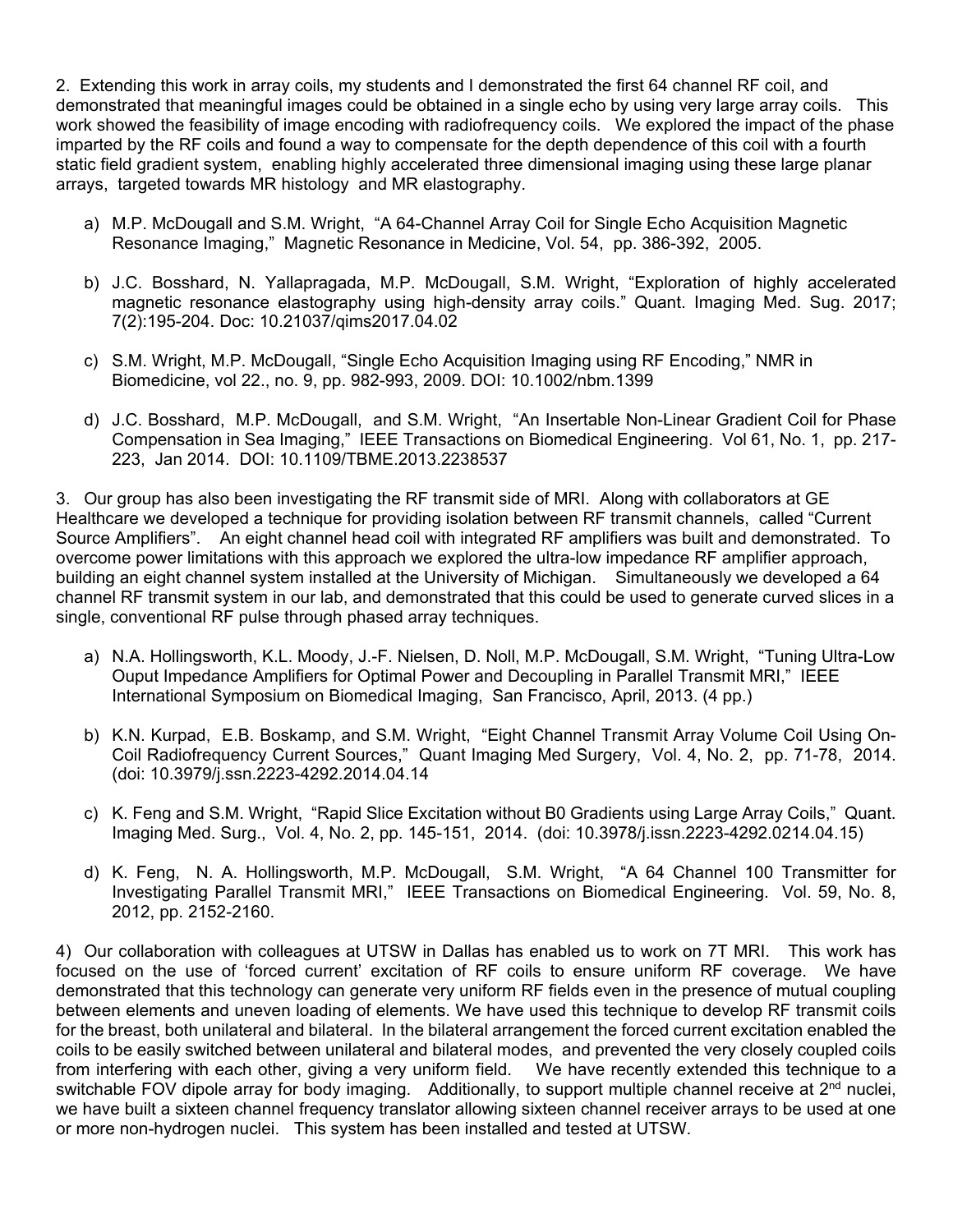- a) S. By, J.V. Rispoli, S. Cheshkov, I. Dimitrov, J. Cui, S. Seiler, S. Goudreau, C. Malloy, S.M. Wright, M.P. McDougall, "A 16-Channel Receive, Forced Current Excitation Dual-Transmit Coil for Breast Imaging at 7T", *PLoS ONE* 9(11): e113969. doi:10.1371/journal.pone.0113969. November 2014. PMID: 25420018.
- b) J. Cui, J. Bosshard, J. Rispoli, I. Dimitrov, S. Cheshkov, M. McDougall, C. Malloy, S. Wright, "A switched-mode breast coil for 7 tesla MRI using forced-current excitation", *IEEE Transactions on Biomedical Engineering,* Vol. 62, No. 7 pp. 1777-1783, July 2015. PMID: 25706501.
- c) J. Cui, I.E. Dimitrov, S. Cheshkov, M. Gu, C.R. Malloy, S.M. Wright, "An adjustable-length dipole using forced-current excitation for 7T MR", IEEE Transactions on Biomedical Engineering, published online Dec. 2017. Doi: 10.1109/TBME.2017.2788864
- d) S.E. Ogier and S.M. Wright, "A frequency translation approach for multichannel 13 C spectroscopy." Proceeding of the Engineering in Medicine and Biology Society (EMBC), 2015 37th Annual International Conference of the IEEE Engineering in Medicine and Biology Conference, pp. 1564- 1567, 2015

## **D. Additional Information: Research Support and/or Scholastic Performance**

## **Active External Support:**

National Institutes of Health 1 R21 EB028516-01 9/1/2019 to 4/30/2021

# **Low-complexity decoupling of multi-frequency arrays for magnetic resonance imaging and spectroscopy using operational amplifiers**

The major goal of this project is to develop a technique to extend 'decoupling preamplifier' technology for simultaneous use at multiple frequencies through the use of high speed operational amplifiers. (This is the current proposal under review).

Role: PI

National Science Foundation 6/1/2016 to 5/31/2020

# **Positive Contrast MRI of the Small Interventional Devices.**

This project aims to develop imaging methodology and image processing and analysis tools to convert susceptibility artifacts into positive contrast markers to identify radioactive seeds and potentially surgical tools and other devices inserted into the MR field of view. Our role is to advise students on MRI techniques. Role: Co-PI. PI: Jim Ji, TAMU ECEN

Houston Methodist Research Institute (Victor, PI) 6/1/2019 to 12/31/2019

**Ultra High-Field MR Spectroscopy of Non-alcoholic fatty liver disease** The overall goal of our component of this project is to develop a nested, dual-tuned 1H-31P transmit/receive surface coil for 7T liver spectroscopy.

Role: PI of TAMU Subcontract. PI: David Victor, MD, Houston Methodist

# **Active Internal Support:**

TEES Human Clinical Research Facility Pilot Projects 2/2019 to 1/2021

# **Measurement of IntraMuscular Fat using Low-Cost MRI**

This pilot project will attempt to demonstrate the ability to characterize intramuscular fat using a low-cost 1.0 Tesla extremity scanner in the Magnetic Resonance Systems Lab at TAMU. Role: PI

# TAMU T3 Pilot Project 11/2018 to 10/2020

# **Multiplexed Magnetic Resonance Imaging with Para-Hydrogen Induced Spin Polarization**

This pilot project will demonstrate that we can create para-hydrogen prepolarized materials and transport them to the 1.0T magnet in the MRSL, and successfully image them. Role: Co-PI PI: Christian Hilty, TAMU CHEM